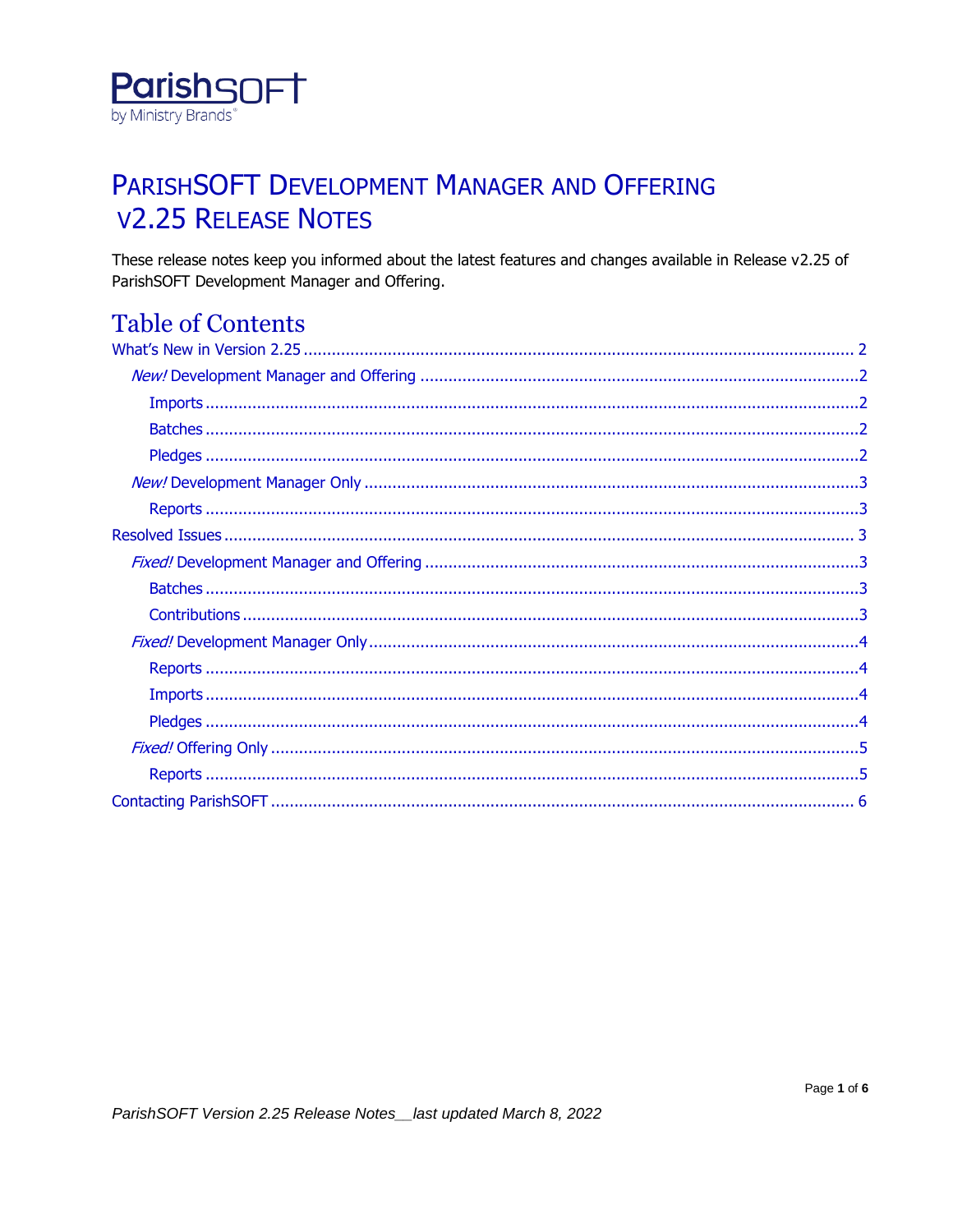<span id="page-1-0"></span>

## <span id="page-1-1"></span>*New!* Development Manager and Offering

### <span id="page-1-2"></span>Imports

#### Import Tab Removed from Integration Import Page

The **Import** tab, which provided functions that allowed users to import data from ParishSOFT's legacy Online Giving product, was removed. Since this product has been retired, the tab is no longer needed. For now, users can view previous imports from Online Giving on the **History** tab on the **Integration Import** page.

### <span id="page-1-3"></span>Batches

#### Message Displayed for Bulk Batch Status Changes Revised to Improve Clarity

After the user confirms a request to bulk change the status of selected batches, the operation begins and runs in the background. As such, users are not directly aware of the status of a running operation—which may not start immediately—or when it is completed.

To improve the user experience, we revised the message presented to users after they confirm a bulk status change request. Users are now informed that the operation is working behind the scenes and that their changes may not happen immediately but will be visible after the operation is completed. The message also lets users know where to go to check the progress of an operation.

### <span id="page-1-4"></span>Pledges

#### Message Added to Alert Users When Changes Made to Sustaining Gift Amount or Frequency

When attempting to change the amount or frequency of a sustaining gift, users are now presented with a message informing them that if they confirm the change, the system will end the existing gift and replace it with a new gift that matches the existing gift's modifications.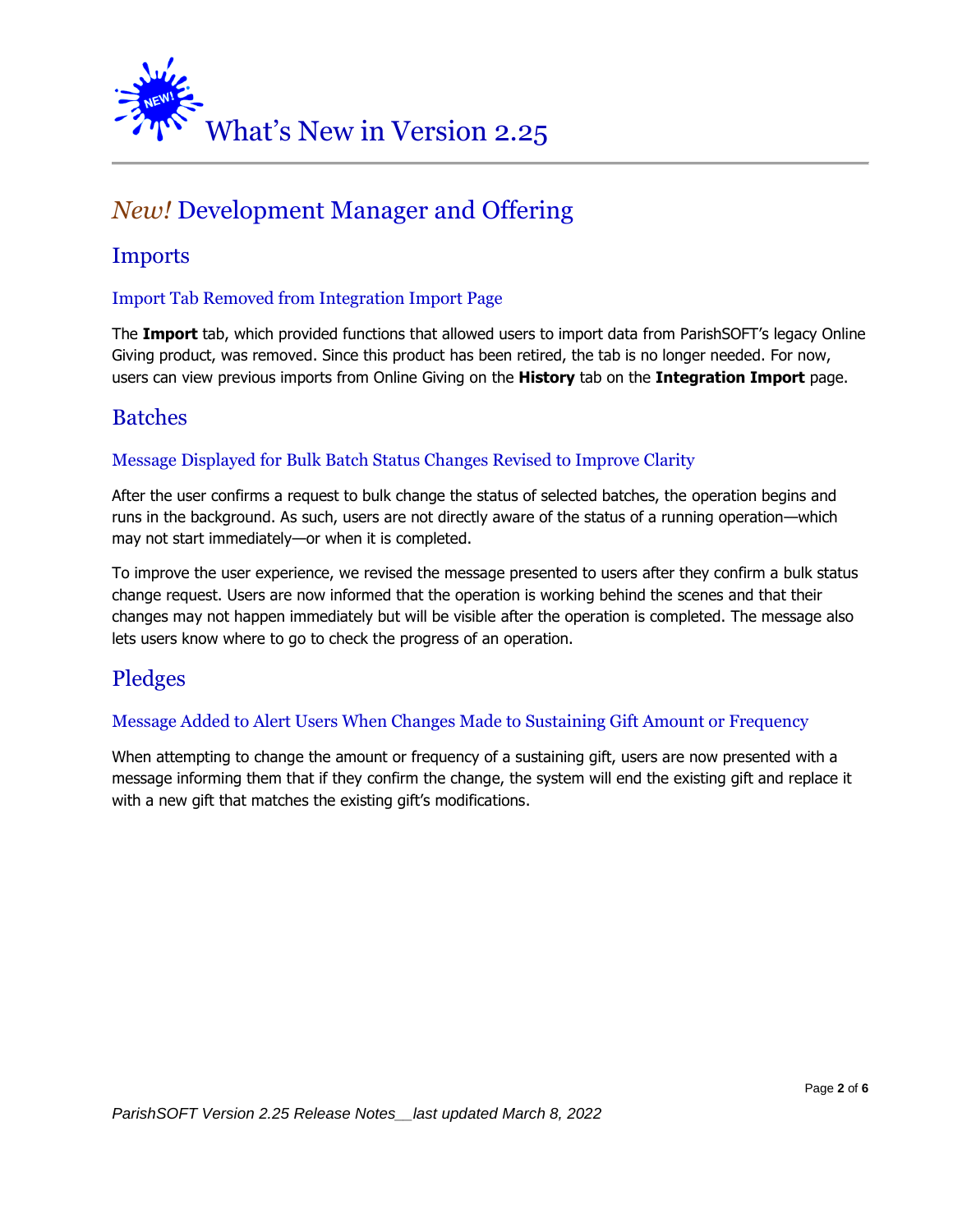## <span id="page-2-0"></span>*New!* Development Manager Only

### <span id="page-2-1"></span>**Reports**

#### Pledge ID and Schedule Payment Amount Added to Pledge Statements

We added the Pledge ID and scheduled payment amount to statements in the Pledge Statement report. Some lockbox services use this information, which existed in legacy DDM pledge reports, to expedite their processes using Optical Character Recognition (OCR) technology.

You can find the Pledge ID and schedule payment amount at the bottom of each pledge statement. When viewing a scheduled payment amount, take note of the following formatting convention: The amount includes the digits after the decimal point but is printed with no decimal separator. For example, a \$20.75 payment is printed as 2075, and a \$125.00 payment is printed as 12500.

## <span id="page-2-2"></span>Resolved Issues

## <span id="page-2-3"></span>*Fixed!* Development Manager and Offering

### <span id="page-2-4"></span>Batches

#### Fixed: 'Batch Bulk Change Status' Process Experiences an Error But Displays No Message

Previously, the **Batch Bulk Change Status** process sometimes experienced an error but displayed no message to alert the user about the problem. We fixed this issue. If the process experiences a problem, the system displays a notification message in the **Batch Bulk Change Status** area on the **Batches** page.

#### Fixed: Posting Date and Date Filter Fields in Batch Details Now Require a Four-Digit Year

In **Batch Details**, users are now required to enter dates with four-digit years into the default posting date field and the date filter fields. For example, to enter the date July 4, 2022, type 7/4/2022. This change brings the posting fields in Batch Details in line with posting fields throughout the application. Likewise, we modified historical dates for contributions to ensure that the stored date is in four-digit format.

### <span id="page-2-5"></span>**Contributions**

#### Fixed: Lifetime Giving Button Visible to Users Without Permissions

We fixed the issue that enabled staff users without the proper permissions to view the Lifetime Giving button thereby allowing them access to families' giving history. Only users who have **View** + **Giving History** permissions assigned to their login credentials can see this button and access Giving History records.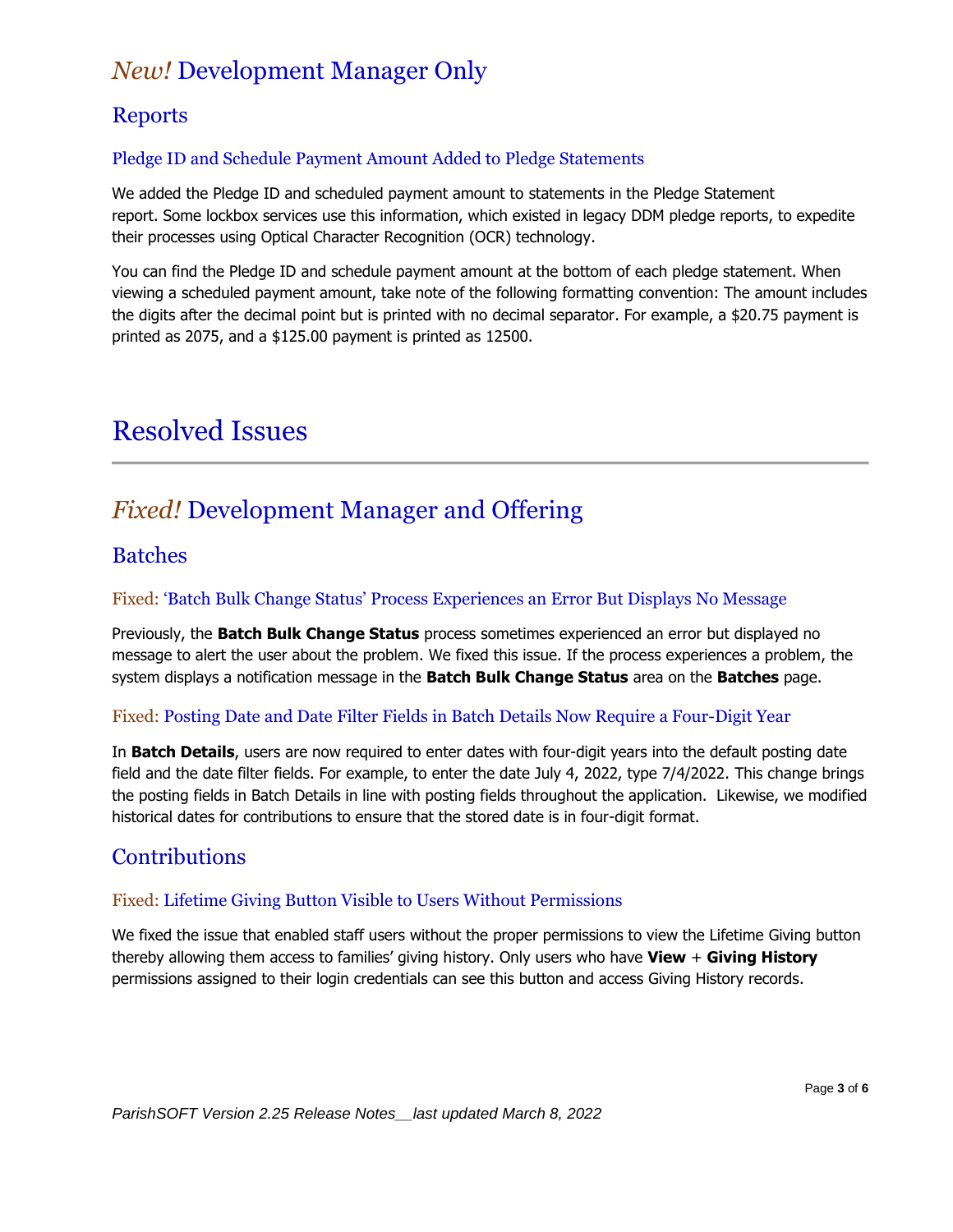## <span id="page-3-0"></span>*Fixed!* Development Manager Only

## <span id="page-3-1"></span>**Reports**

#### Fixed: Import Process for Online Giving Not Checking Import File for Existing Pledge Data

Previously when the **Update Existing Pledge to Match Import** setting was selected (on the **Settings** page in the **Import Behavior** dropdown list), the import process did not search for existing pledges when it should have. As a result, the system sometimes created new pledge records instead of updating existing ones. We corrected this issue so that the process now searches for an existing pledge. Finding one, it updates the record accordingly; otherwise, it creates a new pledge record.

#### Fixed: Users Can't Print Body of Statement in the Selected Font Size

The text editor in the **Contribution Detail Statement** report allows users to select different font sizes for the body of statement text. Previously, the system ignored the user's selection and always printed the body of statement in 10-point font. We resolved this issue. The body of statement is now printed in the font selected by the user.

### <span id="page-3-2"></span>Imports

#### Fixed: New Empty Batches Resulting from Pledge File Imports from Online Giving

Previously, the import process for Online Giving created a unique batch for each fund in a pledge file imported into Development Manager. Some of the newly created batches were empty. We fixed this issue. Instead of using the fund to determine how many batches to create, the import process now uses the data in the import file to make the determination.

## <span id="page-3-3"></span>Pledges

#### Fixed: Can't Save Pledge Record Due to Incorrect Total Designation Percentage Calculation

Users reported that sometimes they could not save a pledge record with designations because the pledge validation process incorrectly calculated the total designation percentage as over 100%. We resolved this issue. We improved the precision of the calculations of designation percentages so that pledges can now be saved without error.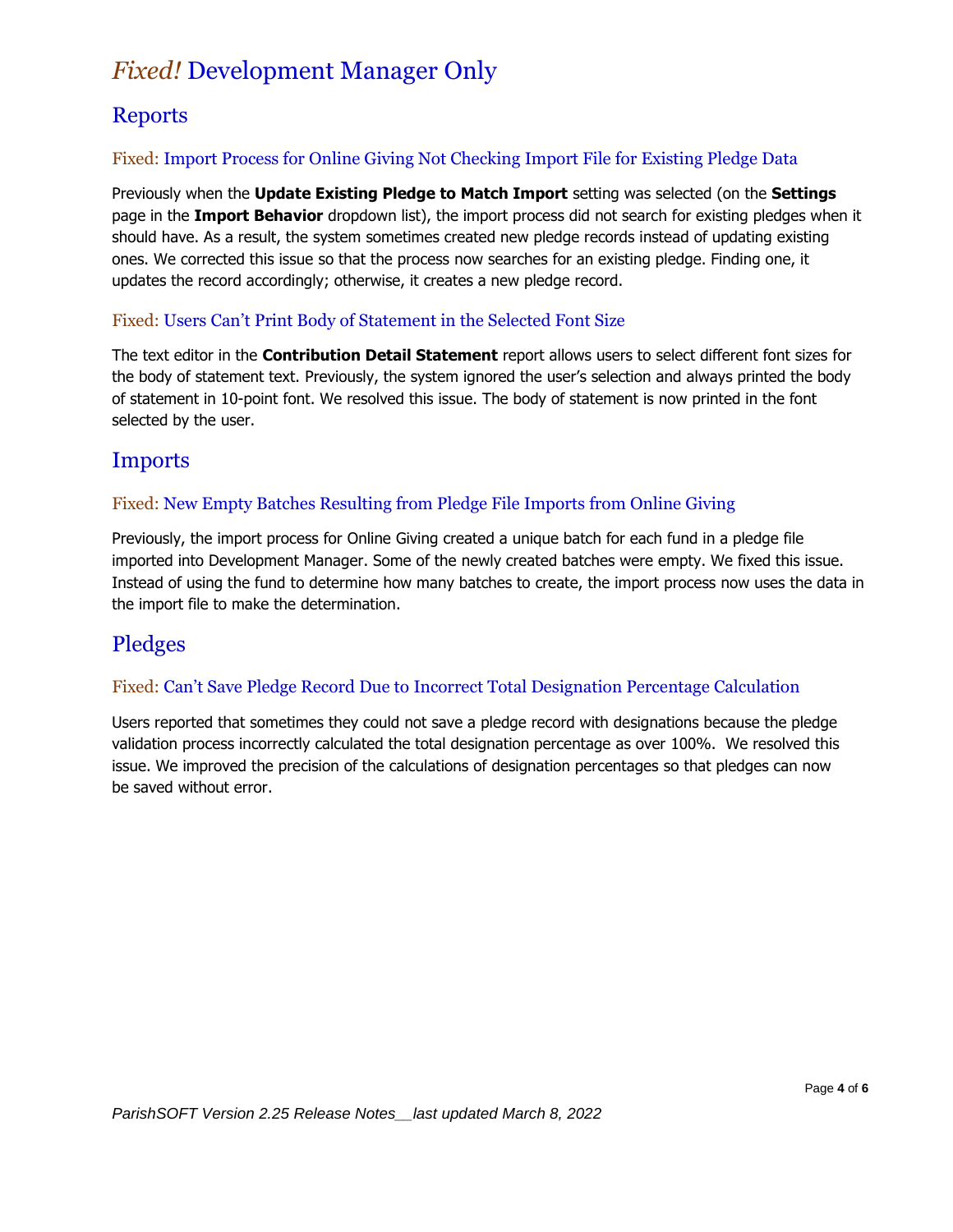## <span id="page-4-0"></span>*Fixed!* Offering Only

## <span id="page-4-1"></span>**Reports**

#### Fixed: Wrong Name Sometimes Displayed in Contribution Summary by Donor Report

We resolved an issue that sometimes caused the family name instead of the member name to be displayed in the **Contribution Summary by Donor** report.

#### Fixed: Non-Giver Letter Includes Deleted Families

Previously, the **Non-Giver Letter** report incorrectly included families whose records were removed by the parish. Additionally, the families that were included in the report were identified by Family DUID instead of by envelope number. Both issues were corrected.

#### Fixed: Contributions Sometimes Incorrect in Contribution Summary by Donor Report

We fixed an issue in the **Contribution Summary by Donor** report that caused contributions to be reported incorrectly when an unrelated family and member had the same ID value.